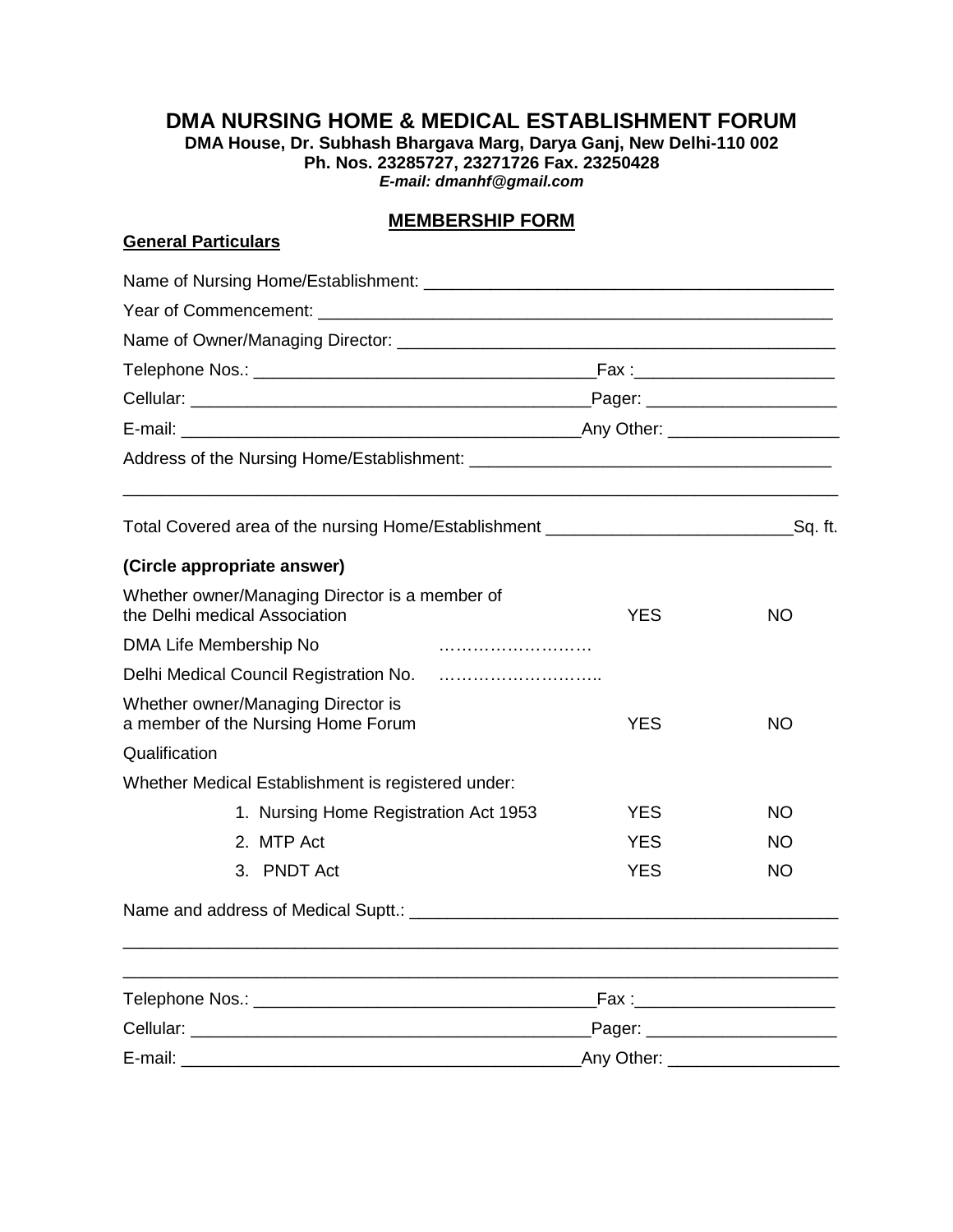| Service                           | Availability | Number | Size (sq.ft.)* |
|-----------------------------------|--------------|--------|----------------|
| Operation Theater <sup>*1</sup>   |              |        |                |
| Labour Room <sup>*1</sup>         |              |        |                |
| Coronary Care Unit <sup>*2</sup>  |              |        |                |
| Intensive Care Unit <sup>*2</sup> |              |        |                |
| Dialysis <sup>*3</sup>            |              |        |                |
| CT Scan <sup>*3</sup>             |              |        |                |
| $MRI^*$                           |              |        |                |
| Ultrasound <sup>*3</sup>          |              |        |                |
| $EEG^{\text{A}}$                  |              |        |                |
| $ECG^{\text{A}}$                  |              |        |                |
| $X-ray^{3}$                       |              |        |                |
| Any other (Specify)               |              |        |                |
| Any other (Specify)               |              |        |                |

### **Part C : Specialized Services Available**

# **Part D: Laboratory Facilities**

Kindly specify if the following, or any other laboratory facilities are available at you nursing home.

| Service       | Availability | Routine | Advanced |
|---------------|--------------|---------|----------|
| Bio-chemistry |              |         |          |
| Microbiology  |              |         |          |
| Pathology     |              |         |          |
| Any other     |              |         |          |